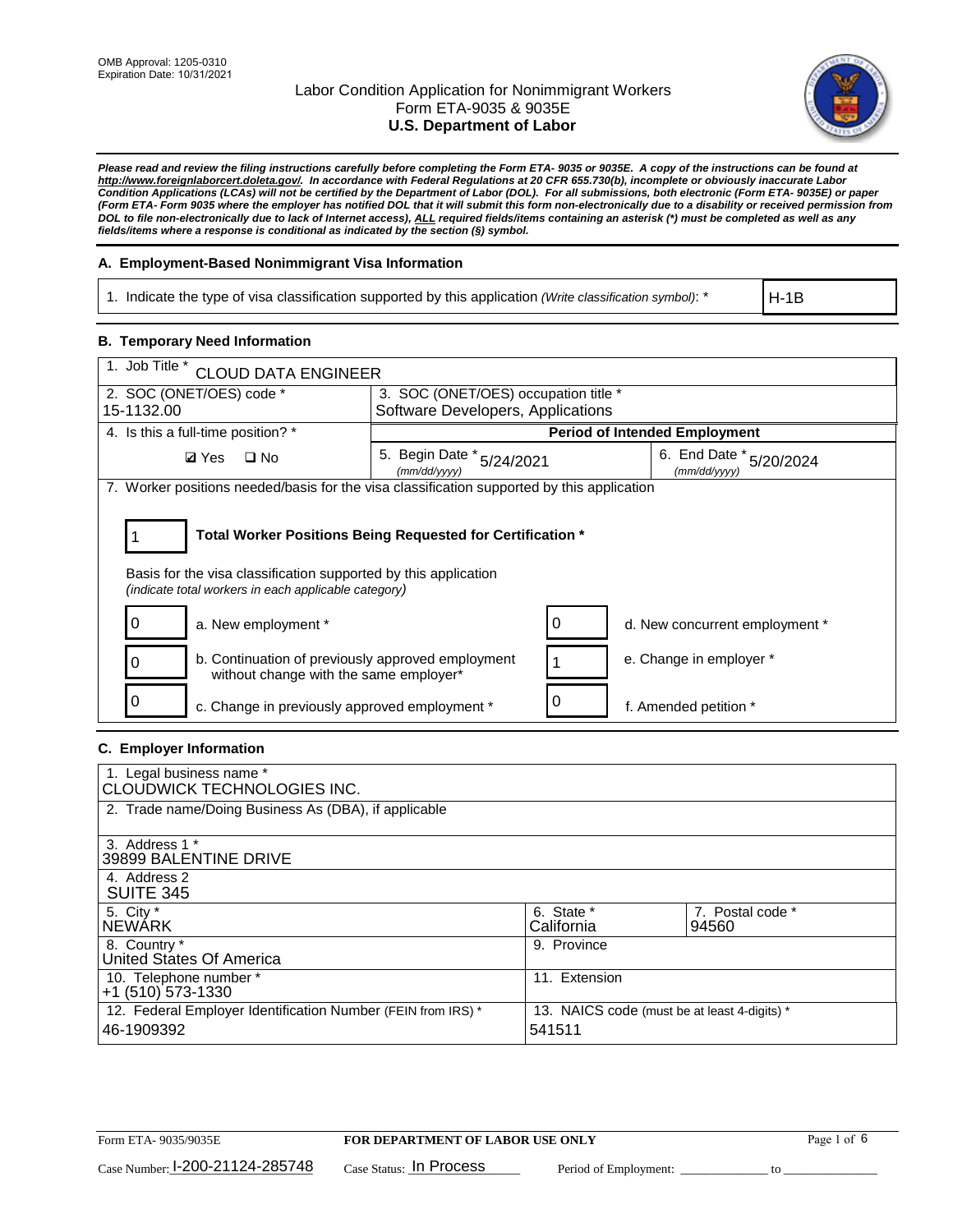

## **D. Employer Point of Contact Information**

**Important Note**: The information contained in this Section must be that of an employee of the employer who is authorized to act on behalf of the employer in labor certification matters. The information in this Section must be different from the agent or attorney information listed in Section E, unless the attorney is an employee of the employer.

| 1. Contact's last (family) name *                   | 2. First (given) name * |                          | 3. Middle name(s)         |
|-----------------------------------------------------|-------------------------|--------------------------|---------------------------|
| <b>CHHABRA</b>                                      | <b>MANINDER</b>         |                          | <b>SINGH</b>              |
| 4. Contact's job title *<br>CHIEF EXECUTIVE OFFICER |                         |                          |                           |
| 5. Address 1 *<br>39899 BALENTINE DRIVE             |                         |                          |                           |
| 6. Address 2<br><b>SUITE 345</b>                    |                         |                          |                           |
| 7. City *<br><b>NEWÁRK</b>                          |                         | 8. State *<br>California | 9. Postal code *<br>94560 |
| 10. Country *<br>United States Of America           |                         | 11. Province             |                           |
| 12. Telephone number *                              | Extension<br>13.        | 14. E-Mail address       |                           |
| +1 (510) 573-1330                                   |                         | MANI@CLOUDWICK.COM       |                           |

## **E. Attorney or Agent Information (If applicable)**

**Important Note**: The employer authorizes the attorney or agent identified in this section to act on its behalf in connection with the filing of this application.

| 1. Is the employer represented by an attorney or agent in the filing of this application? *<br>If "Yes," complete the remainder of Section E below. |  |                 |                          |                               |                              | <b>Ø</b> Yes<br>$\square$ No                         |  |
|-----------------------------------------------------------------------------------------------------------------------------------------------------|--|-----------------|--------------------------|-------------------------------|------------------------------|------------------------------------------------------|--|
| 3. First (given) name $\S$<br>2. Attorney or Agent's last (family) name §                                                                           |  |                 |                          |                               | 4. Middle name(s)            |                                                      |  |
| AHLUWALIA                                                                                                                                           |  | <b>INDERJIT</b> |                          |                               | <b>SINGH</b>                 |                                                      |  |
| 5. Address 1 §<br>1871 THE ALAMEDA                                                                                                                  |  |                 |                          |                               |                              |                                                      |  |
| 6. Address 2<br>SUITE 333                                                                                                                           |  |                 |                          |                               |                              |                                                      |  |
| 7. City §<br>SAN JOSE                                                                                                                               |  |                 | 8. State §<br>California |                               | 95126                        | 9. Postal code §                                     |  |
| 10. Country §<br>United States Of America                                                                                                           |  |                 | 11. Province             |                               |                              |                                                      |  |
| 12. Telephone number §                                                                                                                              |  | 13. Extension   |                          | 14. E-Mail address            |                              |                                                      |  |
| +1 (408) 981-7696                                                                                                                                   |  |                 |                          | INDER@AHLUWALIA-FIRM.COM      |                              |                                                      |  |
| 15. Law firm/Business name §                                                                                                                        |  |                 |                          |                               | 16. Law firm/Business FEIN § |                                                      |  |
| THE AHLUWALIA FIRM                                                                                                                                  |  |                 |                          | 26-2910905                    |                              |                                                      |  |
| 17. State Bar number (only if attorney) §                                                                                                           |  |                 |                          | standing (only if attorney) § |                              | 18. State of highest court where attorney is in good |  |
| 26168                                                                                                                                               |  |                 | Tennessee                |                               |                              |                                                      |  |
| 19. Name of the highest State court where attorney is in good standing (only if attorney) §                                                         |  |                 |                          |                               |                              |                                                      |  |
| TENNESSEE SUPREME COURT                                                                                                                             |  |                 |                          |                               |                              |                                                      |  |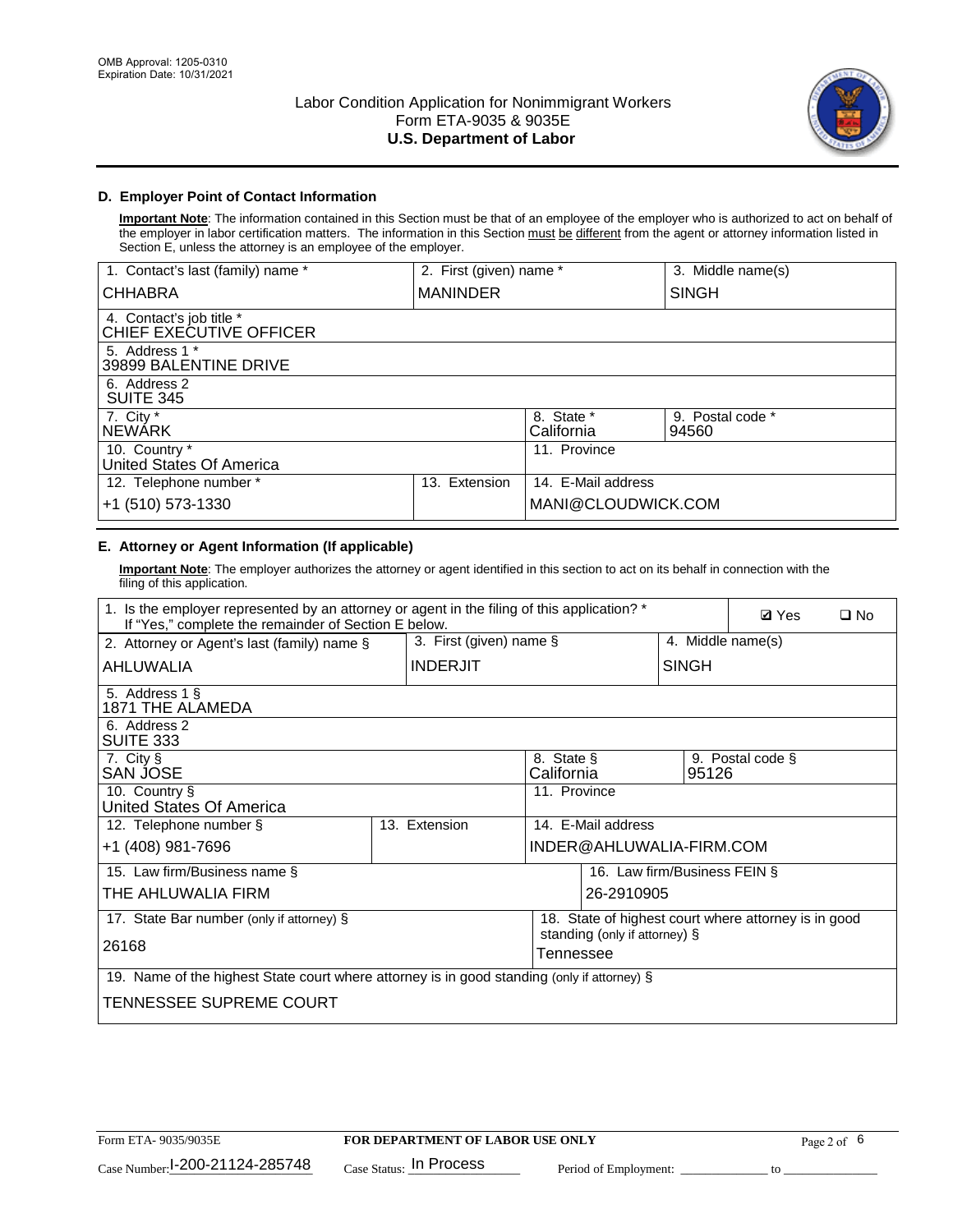

#### **F. Employment and Wage Information**

**Important Note**: The employer must define the intended place(s) of employment with as much geographic specificity as possible. Each intended place(s) of employment listed below must be the worksite or physical location where the work will actually be performed and cannot be a P.O. Box. The employer must identify all intended places of employment, including those of short duration, on the LCA. 20 CFR 655.730(c)(5). If the employer is submitting this form non-electronically and the work is expected to be performed in more than one location, an attachment must be submitted in order to complete this section. An employer has the option to use either a single Form ETA-9035/9035E or multiple forms to disclose all intended places of employment. If the employer has more than ten (10) intended places of employment at the time of filing this application, the employer must file as many additional LCAs as are necessary to list all intended places of employment. See the form instructions for further information about identifying all intended places of employment.

#### a.*Place of Employment Information* 1

|                                                                              | 1. Enter the estimated number of workers that will perform work at this place of employment under<br>the LCA.*                 |  | 1                                        |                           |  |  |  |  |
|------------------------------------------------------------------------------|--------------------------------------------------------------------------------------------------------------------------------|--|------------------------------------------|---------------------------|--|--|--|--|
|                                                                              | 2. Indicate whether the worker(s) subject to this LCA will be placed with a secondary entity at this<br>place of employment. * |  |                                          | $\Box$ Yes<br><b>Z</b> No |  |  |  |  |
|                                                                              | 3. If "Yes" to question 2, provide the legal business name of the secondary entity. §                                          |  |                                          |                           |  |  |  |  |
|                                                                              | 4. Address 1 *                                                                                                                 |  |                                          |                           |  |  |  |  |
|                                                                              | 16015 CLEVELAND ST                                                                                                             |  |                                          |                           |  |  |  |  |
| APT 607                                                                      | 5. Address 2                                                                                                                   |  |                                          |                           |  |  |  |  |
| 6. City $*$                                                                  | <b>REDMOND</b>                                                                                                                 |  | 7. County *<br>King                      |                           |  |  |  |  |
|                                                                              | 8. State/District/Territory *<br>9. Postal code *<br>98052<br>Washington                                                       |  |                                          |                           |  |  |  |  |
| 10. Wage Rate Paid to Nonimmigrant Workers *<br>10a. Per: (Choose only one)* |                                                                                                                                |  |                                          |                           |  |  |  |  |
|                                                                              | □ Hour □ Week □ Bi-Weekly □ Month ☑ Year<br>From* \$   134098  00    To: \$<br>150000 00                                       |  |                                          |                           |  |  |  |  |
|                                                                              | 11. Prevailing Wage Rate *<br>11a. Per: (Choose only one)*                                                                     |  |                                          |                           |  |  |  |  |
|                                                                              | 134098 00<br>$\mathbf{\$}$                                                                                                     |  | □ Hour □ Week □ Bi-Weekly □ Month 回 Year |                           |  |  |  |  |
|                                                                              | Questions 12-14. Identify the source used for the prevailing wage (PW) (check and fully complete only one): *                  |  |                                          |                           |  |  |  |  |
| 12.                                                                          | a. PWD tracking number §<br>A Prevailing Wage Determination (PWD) issued by the Department of Labor                            |  |                                          |                           |  |  |  |  |
| 13.<br>$\mathbf v$                                                           | A PW obtained independently from the Occupational Employment Statistics (OES) Program                                          |  |                                          |                           |  |  |  |  |
|                                                                              | a. Wage Level (check one): §                                                                                                   |  | b. Source Year §                         |                           |  |  |  |  |
|                                                                              | ☑ Ⅲ<br>□⊪<br>$\Box$ IV<br>⊓⊥<br>$\Box$ N/A                                                                                     |  | 7/1/2020 - 6/30/2021                     |                           |  |  |  |  |
| 14.                                                                          | A PW obtained using another legitimate source (other than OES) or an independent authoritative source                          |  |                                          |                           |  |  |  |  |
|                                                                              | a. Source Type (check one): §                                                                                                  |  | b. Source Year §                         |                           |  |  |  |  |
|                                                                              | $\Box$ CBA<br>$\Box$ DBA<br>$\square$ SCA<br>□ Other/ PW Survey                                                                |  |                                          |                           |  |  |  |  |
|                                                                              | c. If responded "Other/ PW Survey" in question 14.a, enter the name of the survey producer or publisher §                      |  |                                          |                           |  |  |  |  |
|                                                                              |                                                                                                                                |  |                                          |                           |  |  |  |  |
|                                                                              | d. If responded "Other/ PW Survey" in question 14.a, enter the title or name of the PW survey §                                |  |                                          |                           |  |  |  |  |
|                                                                              |                                                                                                                                |  |                                          |                           |  |  |  |  |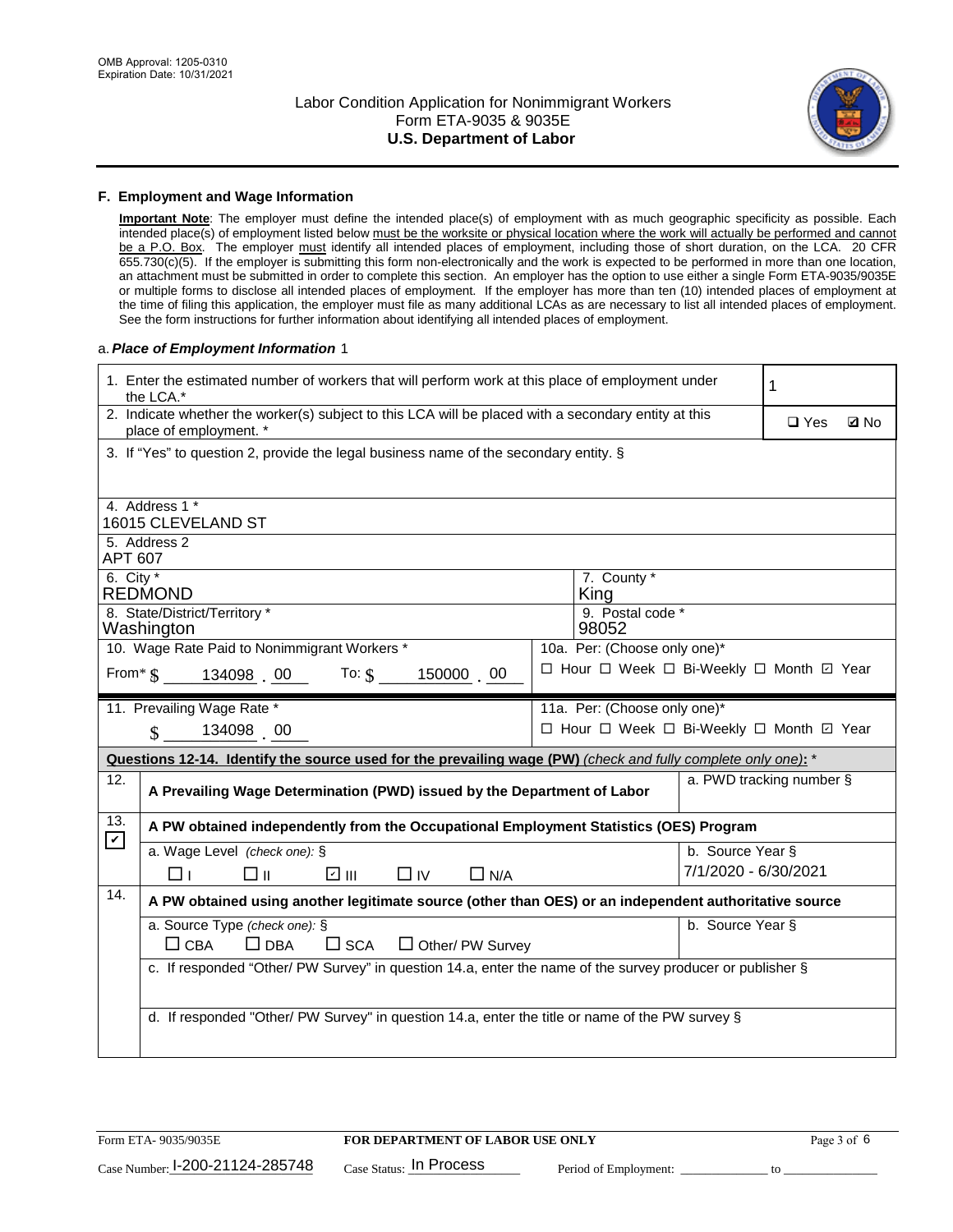

## **G. Employer Labor Condition Statements**

! *Important Note:* In order for your application to be processed, you MUST read Section G of the Form ETA-9035CP - General Instructions for the 9035 & 9035E under the heading "Employer Labor Condition Statements" and agree to all four (4) labor condition statements summarized below:

- (1) **Wages:** The employer shall pay nonimmigrant workers at least the prevailing wage or the employer's actual wage, whichever is higher, and pay for non-productive time. The employer shall offer nonimmigrant workers benefits and eligibility for benefits provided as compensation for services on the same basis as the employer offers to U.S. workers. The employer shall not make deductions to recoup a business expense(s) of the employer including attorney fees and other costs connected to the performance of H-1B, H-1B1, or E-3 program functions which are required to be performed by the employer. This includes expenses related to the preparation and filing of this LCA and related visa petition information. 20 CFR 655.731;
- (2) **Working Conditions:** The employer shall provide working conditions for nonimmigrants which will not adversely affect the working conditions of workers similarly employed. The employer's obligation regarding working conditions shall extend for the duration of the validity period of the certified LCA or the period during which the worker(s) working pursuant to this LCA is employed by the employer, whichever is longer. 20 CFR 655.732;
- (3) **Strike, Lockout, or Work Stoppage:** At the time of filing this LCA, the employer is not involved in a strike, lockout, or work stoppage in the course of a labor dispute in the occupational classification in the area(s) of intended employment. The employer will notify the Department of Labor within 3 days of the occurrence of a strike or lockout in the occupation, and in that event the LCA will not be used to support a petition filing with the U.S. Citizenship and Immigration Services (USCIS) until the DOL Employment and Training Administration (ETA) determines that the strike or lockout has ended. 20 CFR 655.733; and
- (4) **Notice:** Notice of the LCA filing was provided no more than 30 days before the filing of this LCA or will be provided on the day this LCA is filed to the bargaining representative in the occupation and area of intended employment, or if there is no bargaining representative, to workers in the occupation at the place(s) of employment either by electronic or physical posting. This notice was or will be posted for a total period of 10 days, except that if employees are provided individual direct notice by e-mail, notification need only be given once. A copy of the notice documentation will be maintained in the employer's public access file. A copy of this LCA will be provided to each nonimmigrant worker employed pursuant to the LCA. The employer shall, no later than the date the worker(s) report to work at the place(s) of employment, provide a signed copy of the certified LCA to the worker(s) working pursuant to this LCA. 20 CFR 655.734.

1. **I have read and agree to** Labor Condition Statements 1, 2, 3, and 4 above and as fully explained in Section G of the Form ETA-9035CP – General Instructions for the 9035 & 9035E and the Department's regulations at 20 CFR 655 Subpart H. \*

**Ø**Yes ロNo

### **H. Additional Employer Labor Condition Statements –H-1B Employers ONLY**

!**Important Note***:* In order for your H-1B application to be processed, you MUST read Section H – Subsection 1 of the Form ETA 9035CP – General Instructions for the 9035 & 9035E under the heading "Additional Employer Labor Condition Statements" and answer the questions below.

#### *a. Subsection 1*

| 1. At the time of filing this LCA, is the employer H-1B dependent? §                                                                                                                                                                           | ⊡ Yes                                                                                     | $\square$ No |              |  |  |
|------------------------------------------------------------------------------------------------------------------------------------------------------------------------------------------------------------------------------------------------|-------------------------------------------------------------------------------------------|--------------|--------------|--|--|
| 2. At the time of filing this LCA, is the employer a willful violator? $\S$                                                                                                                                                                    | $\Box$ Yes                                                                                | ⊡ No         |              |  |  |
| 3. If "Yes" is marked in questions H.1 and/or H.2, you must answer "Yes" or "No" regarding<br>whether the employer will use this application ONLY to support H-1B petitions or extensions of<br>status for exempt H-1B nonimmigrant workers? § | <b>☑</b> Yes                                                                              | $\Box$ No    |              |  |  |
| 4. If "Yes" is marked in question H.3, identify the statutory basis for the<br>exemption of the H-1B nonimmigrant workers associated with this<br>LCA. §                                                                                       | $\Box$ \$60,000 or higher annual wage<br>□ Master's Degree or higher in related specialty |              |              |  |  |
| H-1B Dependent or Willful Violator Employers -Master's Degree or Higher Exemptions ONLY                                                                                                                                                        |                                                                                           |              |              |  |  |
| 5. Indicate whether a completed Appendix A is attached to this LCA covering any H-1B<br>nonimmigrant worker for whom the statutory exemption will be based <b>ONLY</b> on attainment of a<br>Master's Degree or higher in related specialty. § | $\Box$ Yes                                                                                | ⊟ No         | <b>Q</b> N/A |  |  |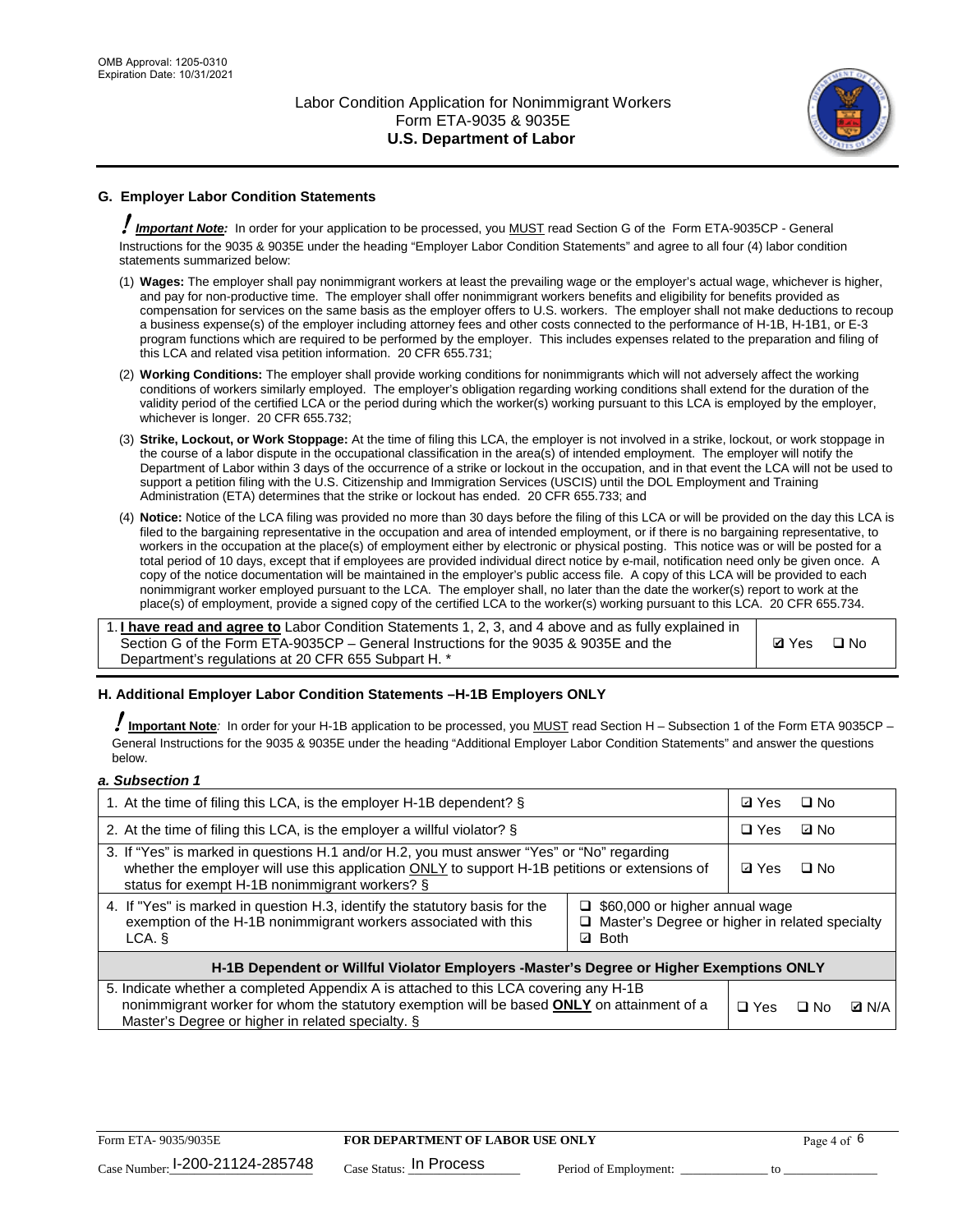

**If you marked "Yes" to questions H.a.1 (H-1B dependent) and/or H.a.2 (H-1B willful violator) and "No" to question H.a.3 (exempt H-1B nonimmigrant workers), you MUST read Section H – Subsection 2 of the Form ETA 9035CP – General Instructions for the 9035 & 9035E under the heading "Additional Employer Labor Condition Statements" and indicate your agreement to all three (3) additional statements summarized below.**

#### *b. Subsection 2*

- A. **Displacement:** An H-1B dependent or willful violator employer is prohibited from displacing a U.S. worker in its own workforce within the period beginning 90 days before and ending 90 days after the date of filing of the visa petition. 20 CFR 655.738(c);
- B. **Secondary Displacement:** An H-1B dependent or willful violator employer is prohibited from placing an H-1B nonimmigrant worker(s) with another/secondary employer where there are indicia of an employment relationship between the nonimmigrant worker(s) and that other/secondary employer (thus possibly affecting the jobs of U.S. workers employed by that other employer), unless and until the employer subject to this LCA makes the inquiries and/or receives the information set forth in 20 CFR 655.738(d)(5) concerning that other/secondary employer's displacement of similarly employed U.S. workers in its workforce within the period beginning 90 days before and ending 90 days after the date of such placement. 20 CFR 655.738(d). Even if the required inquiry of the secondary employer is made, the H-1B dependent or willful violator employer will be subject to a finding of a violation of the secondary displacement prohibition if the secondary employer, in fact, displaces any U.S. worker(s) during the applicable time period; and
- C. **Recruitment and Hiring:** Prior to filing this LCA or any petition or request for extension of status for nonimmigrant worker(s) supported by this LCA, the H-1B dependent or willful violator employer must take good faith steps to recruit U.S. workers for the job(s) using procedures that meet industry-wide standards and offer compensation that is at least as great as the required wage to be paid to the nonimmigrant worker(s) pursuant to 20 CFR 655.731(a). The employer must offer the job(s) to any U.S. worker who applies and is equally or better qualified for the job than the nonimmigrant worker. 20 CFR 655.739.

| 6. I have read and agree to Additional Employer Labor Condition Statements A, B, and C above and |       |           |
|--------------------------------------------------------------------------------------------------|-------|-----------|
| as fully explained in Section H – Subsections 1 and 2 of the Form ETA 9035CP – General           | □ Yes | $\Box$ No |
| Instructions for the 9035 & 9035E and the Department's regulations at 20 CFR 655 Subpart H. §    |       |           |

### **I. Public Disclosure Information**

! **Important Note***:* You must select one or both of the options listed in this Section.

| 1. Public disclosure information in the United States will be kept at: * |  |  |  |  |  |  |
|--------------------------------------------------------------------------|--|--|--|--|--|--|
|--------------------------------------------------------------------------|--|--|--|--|--|--|

**sqrt** Employer's principal place of business □ Place of employment

### **J. Notice of Obligations**

A. Upon receipt of the certified LCA, the employer must take the following actions:

- o Print and sign a hard copy of the LCA if filing electronically (20 CFR 655.730(c)(3));<br>
Maintain the original signed and certified LCA in the employer's files (20 CFR 655.7
- Maintain the original signed and certified LCA in the employer's files (20 CFR 655.705(c)(2); 20 CFR 655.730(c)(3); and 20 CFR 655.760); and
- o Make a copy of the LCA, as well as necessary supporting documentation required by the Department of Labor regulations, available for public examination in a public access file at the employer's principal place of business in the U.S. or at the place of employment within one working day after the date on which the LCA is filed with the Department of Labor (20 CFR 655.705(c)(2) and 20 CFR 655.760).
- B. The employer must develop sufficient documentation to meet its burden of proof with respect to the validity of the statements made in its LCA and the accuracy of information provided, in the event that such statement or information is challenged (20 CFR 655.705(c)(5) and 20 CFR 655.700(d)(4)(iv)).
- C. The employer must make this LCA, supporting documentation, and other records available to officials of the Department of Labor upon request during any investigation under the Immigration and Nationality Act (20 CFR 655.760 and 20 CFR Subpart I).

*I declare under penalty of perjury that I have read and reviewed this application and that to the best of my knowledge, the*  information contained therein is true and accurate. I understand that to knowingly furnish materially false information in the *preparation of this form and any supplement thereto or to aid, abet, or counsel another to do so is a federal offense punishable by fines, imprisonment, or both (18 U.S.C. 2, 1001,1546,1621).*

| 1. Last (family) name of hiring or designated official *<br><b>CHHABRA</b> |                         | <b>MANINDER</b>                         |                       | 2. First (given) name of hiring or designated official * | S  | 3. Middle initial § |
|----------------------------------------------------------------------------|-------------------------|-----------------------------------------|-----------------------|----------------------------------------------------------|----|---------------------|
| 4. Hiring or designated official title *<br>CHIEF EXECUTIVE OFFICER        |                         |                                         |                       |                                                          |    |                     |
| 5. Signature *                                                             |                         |                                         |                       | 6. Date signed *                                         |    |                     |
|                                                                            |                         |                                         |                       |                                                          |    |                     |
| Form ETA-9035/9035E                                                        |                         | <b>FOR DEPARTMENT OF LABOR USE ONLY</b> |                       |                                                          |    | Page 5 of 6         |
| Case Number: 1-200-21124-285748                                            | Case Status: In Process |                                         | Period of Employment: |                                                          | tΩ |                     |